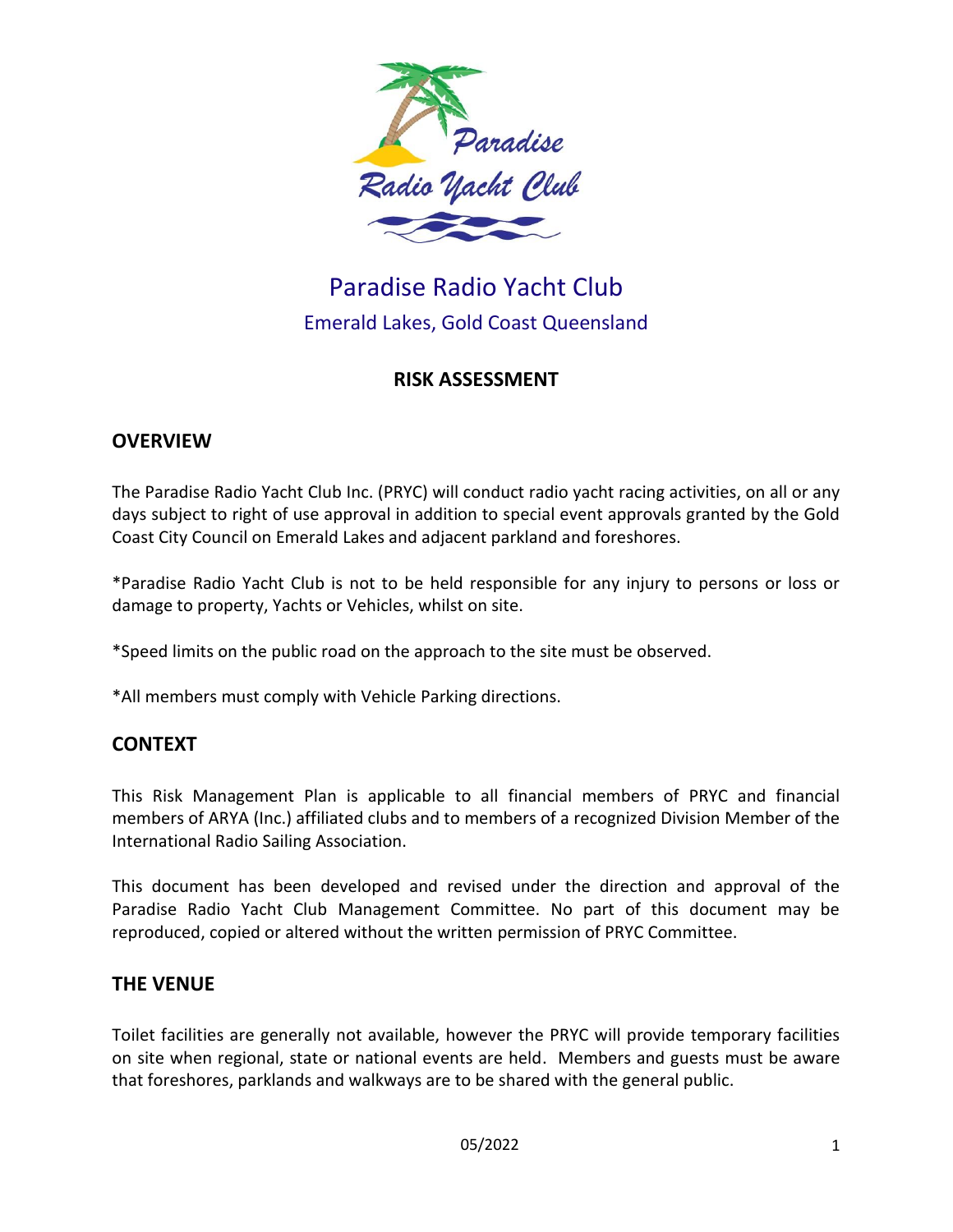Members and visitors are to ensure that they do not obstruct the public pathways during all sailing activities. Constant care and observation must be maintained at all times regarding the movement of bicycles along the EL pathways. Members and guests are reminded that the area including the pathway is shared with others including cyclists and therefore must be mindful of our surroundings and take care of ourselves, fellow members and our equipment.

PRYC Management Committee is aware of the possible presence of sharks in Emerald Lakes and therefore advises that all members and guests avoid entering into the water.

# **RACE OFFICER (RO)**

On each and every sailing day a RO will be appointed for each fleet by the respective Fleet captains. The RO is responsible for the general conduct of skippers and events and to oversee the correct implementation of this Risk Management Plan.

# **ATTENDANCE LOG**

On every day [sanctioned or not] when Club equipment is used for sailing, all participants must sign an attendance log. I.e. skippers, guests and any visitors who are participating in sailing activities.

#### **RADIO ANTENNA**

If the radio transmitter is fitted with an extendable type antenna, then at all times, the tip of the antenna must be fitted with an object that is clearly visual that covers the antenna tip, e.g. ping pong ball.

## **RIGGING, LAUNCHING AND CONTROL AREAS**

The general rigging and active control areas are on the grassed, land side of the pathways and beach.

The launching area will be provided, and secure ramps placed in variable foreshore areas and wet launching off the beach. Appropriate footwear must be worn when launching off the club ramps, footwear such as thongs are not acceptable. The Club's launching ramps are only to facilitate launching and retrieval of yachts and access to rescue vessels as required.

Users of the launching area are not to remain in the launching area for extended periods. Skippers entering the water to launch or retrieve a yacht must only do on beach shoreline, not over unstable rocks, with care and consideration for others.

At all times skippers must be aware of the possibility of injury to other skippers, visitors and members of the public, that may result in coming into contact with rigging components such as masts and spars, transmitter antenna, and other skippers launching or adjusting boats.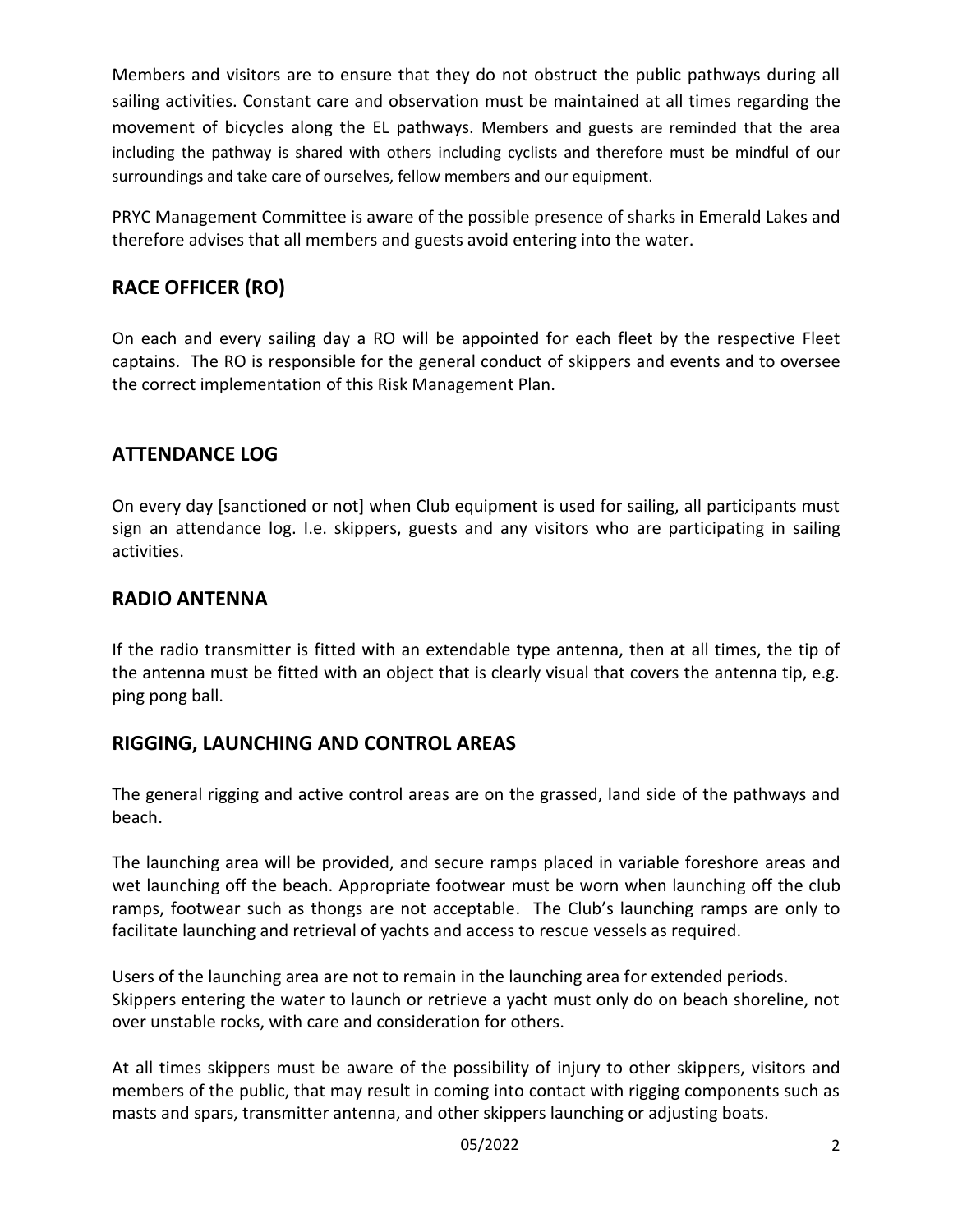#### **PROHIBITED AREAS**

Members must not enter rockery gardens or water areas over rocky foreshore under any circumstances.

Council Boat Ramp - use of or access to the water via the Council Boat Ramp is specifically prohibited to all members and guests on any club sailing day as it is extremely slippery and dangerous.

#### **DISABLED YACHTS**

If they cannot be retrieved from a Club launching ramp or by the use of a retrieval device from an area of level foreshore, yachts must be recovered using designated rescue craft. On no account should any person enter the rockery gardens, rocky foreshore or the council boat ramp.

#### **RESCUE CRAFT**

The rescue craft must be operated only by a member of the PRYC, or a person authorized by the Race Office (RO).

The use of the rescue craft is restricted to the laying, retrieval or relocation of the buoys and rescue or retrieval of disabled yachts. The rescue craft will be located adjacent to the water's edge whilst sailing activities are in progress. Any other use only at direction of PRYC management.

The rescue craft is to be operated in a safe manner at all times.

All occupants of the rescue craft must wear a personal flotation device (PFD) during operation.

#### **TRAILER AND EQUIPMENT COMPOUND STORAGE & LOADING**

As loading and unloading of the Club's equipment from the Club's trailer and/or compound is undertaken by members offering their help, CAUTION and CARE should be adhered to at all times for the individual's safety and others. When lifting the boat or other heavy objects discretion should be applied in assessing their own physical capacity to undertake and participate in the tasks at hand.

#### **GENERAL SAFETY**

The PRYC will endeavor to ensure a safe and healthy environment at the sailing venue during sailing activities by conducting regular risk assessments and evaluations to meet changing needs.